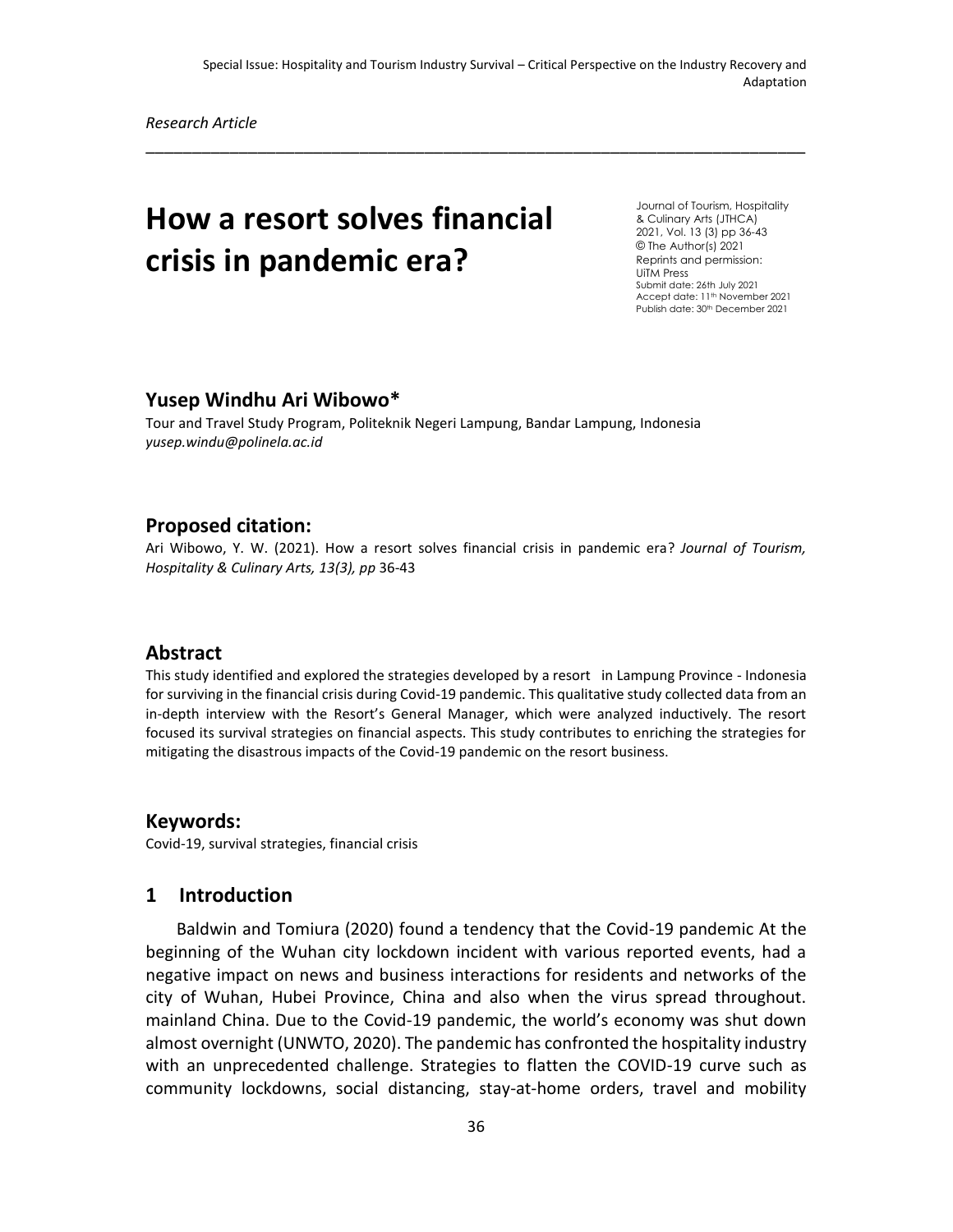restrictions have resulted in temporary closure of many hospitality businesses and significantly decreased the demand for businesses that were allowed to continue to operate (Bartik et al., 2020). While the hospitality industry is slowly recovering, the COVID-19 crisis continues to exert profound impacts on how hospitality businesses operate. Hospitality businesses are expected to make real changes to their operations in the COVID-19 business environment to ensure employees' and customers' health and safety and enhance customers' willingness to patronize their business (Gössling, Scott & Hall., 2020). The COVID-19 outbreak has diminished prospects of an economic recovery from a broad global slowdown last year. Within a month the first industry that was hit hard and seriously affected is "tourism." Worldwide Tourism and hospitality industry is very badly affected by pandemics, because of the nature of the business which is always related to the travelling of people. History has shown that epidemics and pandemics have an immediate impact on the resorts and restaurants, airlines industries, travel agencies etc, due to the international travel restrictions, media coverage and government measures. It is only rational that the outbreak has had significant knock-on effects on the economy as well as the tourism industry worldwide. At the moment, the tourism industry is already 'lifeless.' A tour operator has declared bankruptcy. It is worth noting that in the first two to three months of each year major tour operators make the most of their clients' summer vacation reservations. As expected, the countdown began.

Coronavirus brought the larger crisis in tourism; with a 40% decrease in its sector. Hundreds of bookings have been cancelled and the future reservations are severely decreased until the end of June. While the hospitality industry is slowly recovering, the COVID-19 crisis continues to exert profound impacts on how hospitality businesses operate. Hospitality businesses are expected to make substantial changes to their operations in the COVID-19 business environment in order to ensure employees' and customers' health and safety and enhance customers' willingness to patronize their business (Gössling et al., 2020).

To identify and explore the resort strategies to overcome financial crisis during the Covid-19 pandemic, the researcher conducted an in-depth interview with a General Manager in a resort in Lampung Province, Indonesia. As the head of a resort department, the interviewee knew much about his resort as he has been in the resort industry for almost 10 years.

### **2 Literature Review**

A crisis is the perception of an unpredictable event that threatens important expectancies of stakeholders and can seriously impact an organization's performance and generate negative outcomes. The COVID-19 crisis will likely last several months. Many governments are implementing measures that limit the number of people congregating in public places. Such measures have disrupted the normal functioning of public places. Because the duration of such measures has been extensive – and is likely to continue in some countries for a certain time until a vaccine becomes available. There has been a drastically decrease in the number of consumers who stay at the resort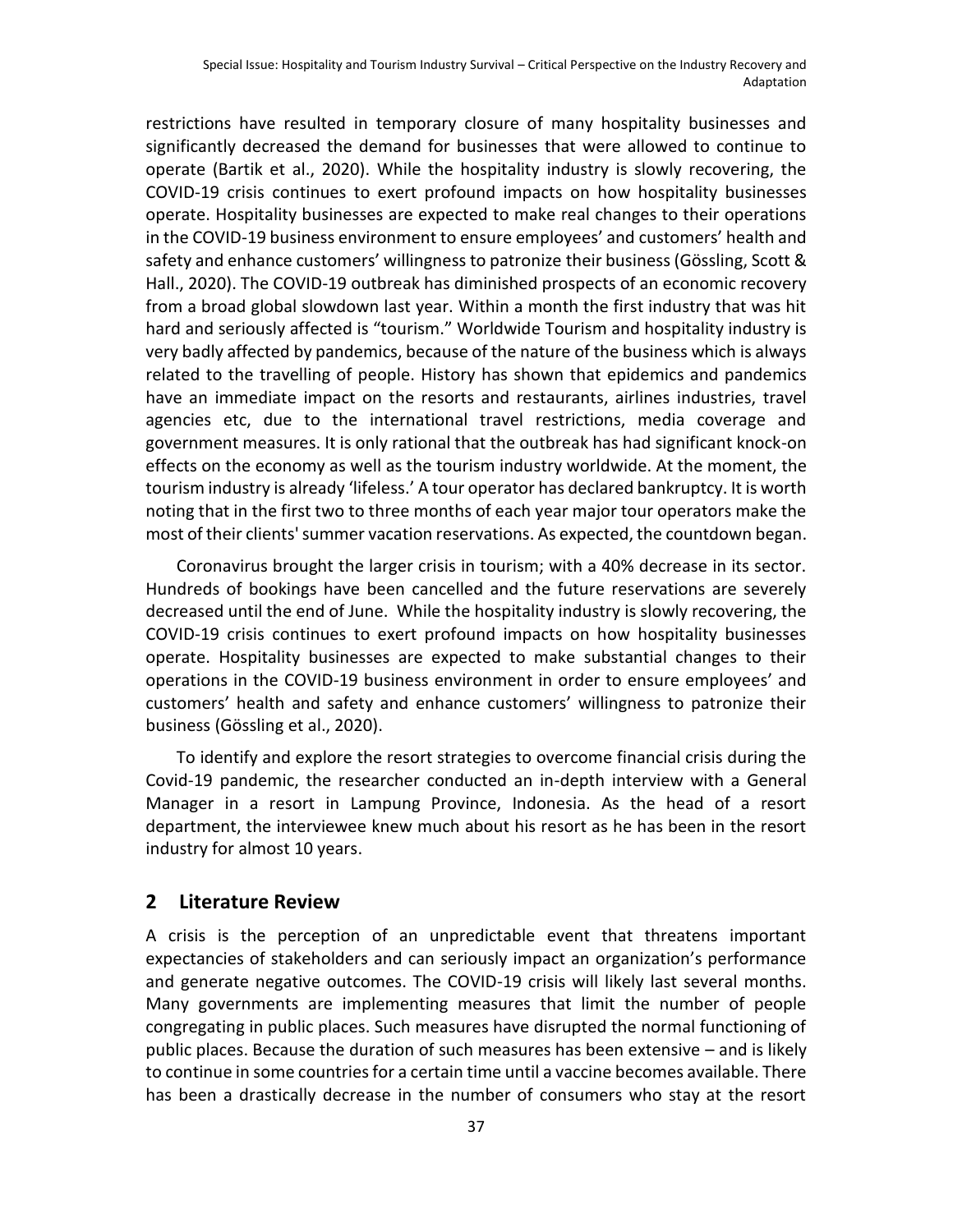directly or offline, in most cases, the impact of COVID-19 will potentially severely impact revenues, distract and demoralize work forces and fundamentally alter how products and services are delivered. It is associated with a crisis, which is the notion of an unforeseen occurrence that threatens significant stakeholder expectations and can adversely influence an organization's performance and create bad results. A crisis may be described shortly as 'a time of intense difficulty or danger'. A crisis can be critical and may even completely knock down the business. From a business perspective, a crisis usually impacts sales and business reputation. Based on this crisis, one of the most challenging parts of the crisis is when things go bad. It is often these types of crises arise because of operational problems in the company. Especially for this crisis, companies should have solutions.

### **2.1 Financial Crisis**

Crandall, Parnell, and Spillan (2014) A financial crisis occurs when a business loses value in its assets and the company can't afford to pay off its debt. Typically, this is caused by a significant drop in demand for the product or service. In these cases, the company must move funds around to cover immediate short-term costs. Then, they will need to reanalyze their revenue sources to look for new ways to generate long-term income as well as increase their margins. Financial Crisis occurs when the business is hit with the crisis financially. An example of a financial crisis is a business not having funds to pay its dues such as paying dividends, interests, making repayments of loans, etc. Such a crisis arises when the business incurs losses over considerable periods of time or when due to lack of accountability loses consumers' trust among other situations. This crisis is handled by mobilizing requisite funds as a short-term solution and in taking major financial decisions such as restructuring, changing business operations as longterm solutions.

### **2.2 The Impact of Covid-19 Pandemic**

The Covid-19 has brought severe economic impact to countries in the world. Jan, Faisal and Khan (2020) examined the impact of Covid-19 on the Chinese economy by studying 15 articles in various journals and reports that discuss studies on related themes. They found that the lockdown policy of Wuhan City, followed by the quarantine of other cities and provinces had reduced and even stopped various activities of the community, students, students, workers in public areas, cessation of manufacturing, land transportation, flight routes and the postponement of a lot of development and the delay in investment, as well as the activities of the financial sector, banking and export-import caused a decline in growth rate of 2% from the 6% position before the Covid-19 pandemic.

According to 'Assotourism', 90% of all bookings in Grand Elty Krakatoa Resort were cancelled and 80% respectively of Sicily. So it is easy to understand the economic impact it will suffer as a result of the pandemic. Noticeably, few days ago that close to 70 percent of visitors have cancelled their trip to Grand Elty Krakatoa Resort due to the coronavirus outbreak, Mr. Dwi Prasetyo says that cancellations have reached 60-70% in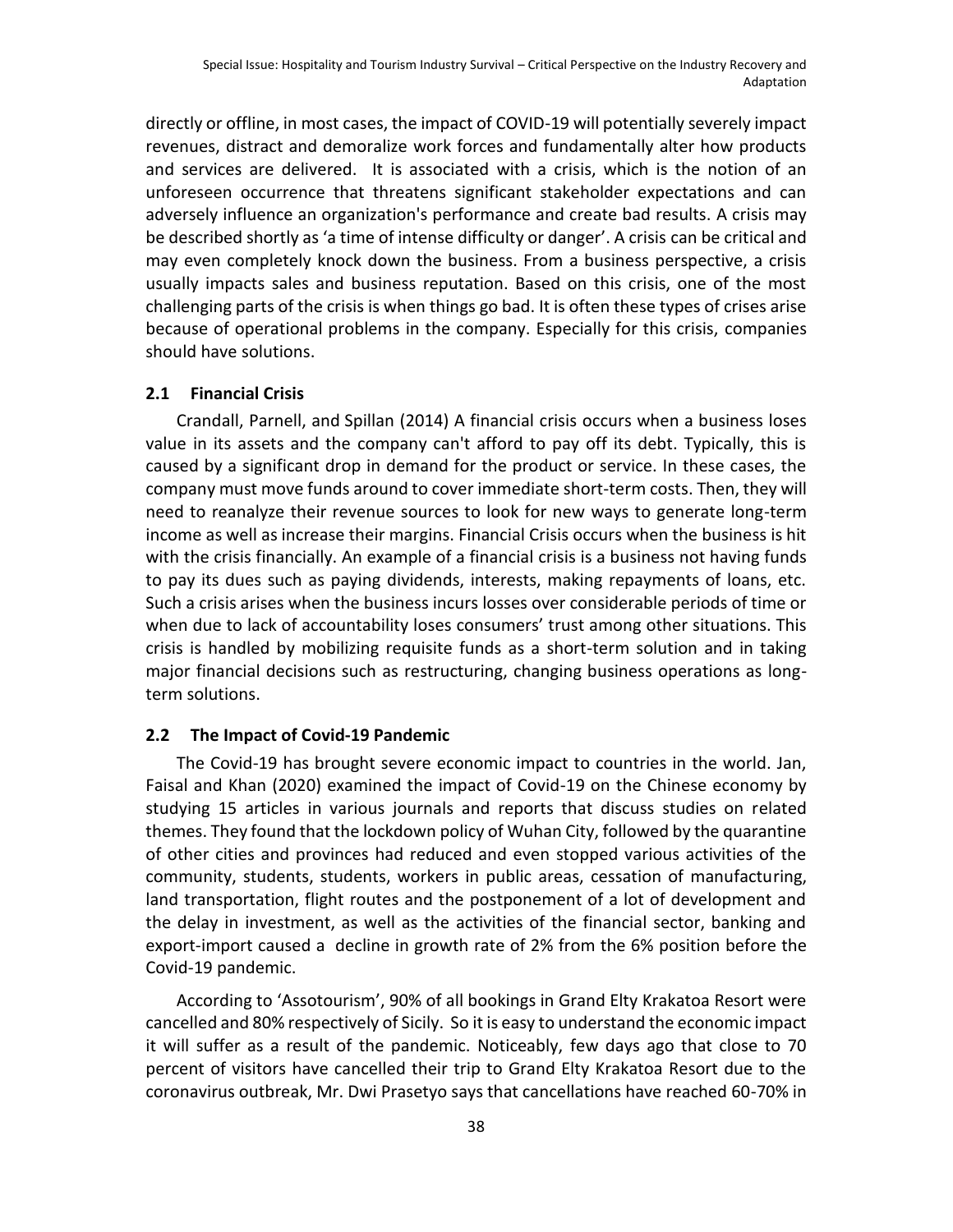February and March and will reach 100% in April, as consulates have stopped issuing travel visas. He considers that they will lose 10% of this year's tourism revenue, which has a knock-on effect on the entire local economy: trade, transport and services. After the cases of coronavirus in Lampung, All tourism businesses hold their breath while observing updates. If the virus keeps on (and especially if this media madness continues) the impact on tourism will be irreversible. Grand Elty Krakatoa Resort will lose millions from cancellations, resort will stop operation simply because they cannot afford it, unemployment will skyrocket. Look at what happened during the pandemic Outbreak in Lampung Indonesia, Lampung's resort occupancies had a considerable drop despite the fact that there were not any visitors to Lampung with the illness and every possible precaution was taken. The change and cancellation fees mean a higher degree of travel risk in uncertain times that Covid-19 triggers an already weak economy into recession. It has already influenced stock markets, falling nearly 3%. If only the problem was the people who caught the virus or the falling apart worldwide economy. Pandemics and economics are linked by more than mere analogy. The financial trouble will spread like a virus too. It means that Drop Occupancy, Drop Business, Unpaid leave program for associates, no work no pay program after lockdown, lock down property for 2 month when the dust settles we must remember that Covid19 was not a misfortune or science fiction but part of our choices.

## **3 Methodology**

This study belongs to a qualitative study. The primary data was collected from an in-depth interview with the Resort's General Manager. The collected data was then analyzed inductively using three phases as proposed by Miles and Huberman (2014), i.e. data reduction, data presentation, and conclusion. This research is included in qualitative research, where this research is based on the research focus that is reviewed and in advance of the patterns and procedures that the researcher passes. This research examines words, conducts studies on the circumstances experienced, makes a complex illustration or picture, and a report compiled from respondents' views (Creswell, 2007). This research was conducted at a resort in Lampung Province, Indonesia. Primary data in this study were obtained through observation, interviews and documentation, while secondary data was obtained through supporting documents such as financial reports, occupancy data, and others. To collect data about the financial strategy of a resort amid the Covid-19 pandemic, the data collection techniques that researchers use include: 1). Observation. Observation is a form of data collection by recording and observing in a designed manner regarding the phenomena seen in the study's objects. From these observations, researchers will systematically record the symptoms that appear on the surface related to the survival strategy amid the Covid-19 pandemic. 2). Interview. The interview is a question-and-answer process in research that takes place orally through dialogue or conversation. In this study, the key informant was the front office department manager. He is already very experienced in the hospitality sector and knows details about resort operations. 3). Documentation The technique of collecting data with documentation is the collection of data obtained through documents. Documents can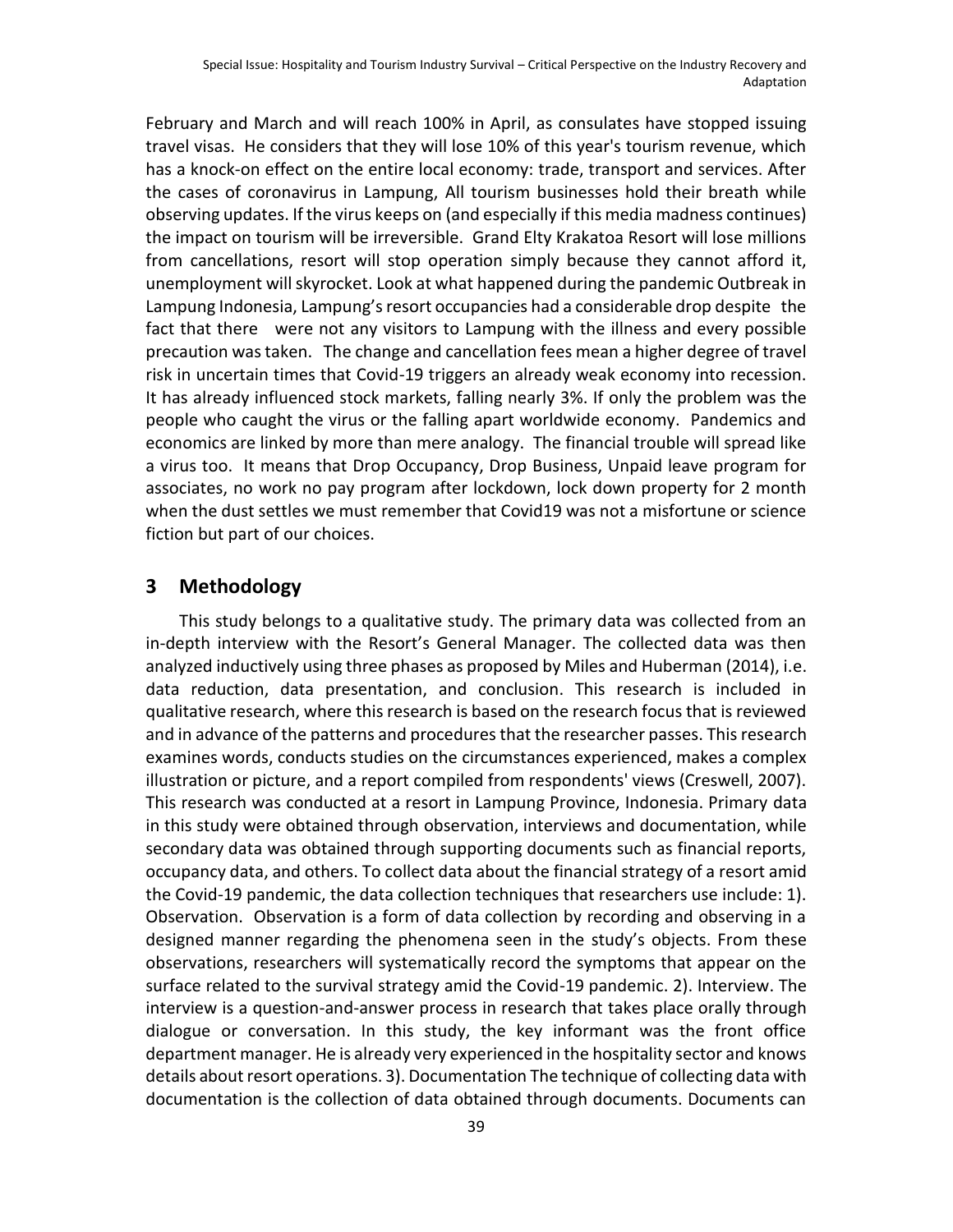be in the form of writings, pictures, and related party files related to research. Researchers' documentation method in conducting this research is used to collect data from written material sources, namely in the form of official resort documents or archives.

## **4 Findings**

In the Pandemic Era, Grand Elty Krakatau Resort has had a serious crisis, especially the financial trouble will spread like a virus too. The in-depth interview was focused on the strategies implemented by Grand Elty Krakatoa Resort for surviving the pandemic crisis. At least four areas are identified and explored as part of the resort survival strategies, which will be described in the following sections: first of all the management bodies of Grand Elty Krakatoa Resort need to adopt a well-defined vision and mission. The management bodies of Grand Elty Krakatoa Resort need to adopt a well-defined vision and mission, as well as specified values, in order to understand both the tourism product they offer and that offered by competitors in order to keep up-to-date with changes in the external environment at all times, which could have a significant impact on them, and should become better acquainted with their clients' and would-be clients' characteristics. A sustainable competitive advantage can only be gained through a client-oriented approach and through the emphasis placed on clients by the business itself. Through systematic knowledge, such businesses will manage to coordinate different skills and integrate multiple flows of innovation and technology, which will be useful for making requisite decisions, ensuring secure and sustainable growth, and being able to utilize suitable analysis and revise their specified directions at regular intervals as appropriate. Through target setting in accordance with the above guidance, tourism businesses will strengthen their strategic position in the industry's value chain, but only by making clients a priority and quality a dominant goal to be attained through the constant pursuit of innovation.

Beside them, The General Manager I interviewed with said that his resort was forced to adjust its revenue target. The goal setting is shifted from being a profitable organization into a surviving one. This makes sense since the pandemic has brought a severe impact on the resort. It has to deal with a limited number of guests and a rise in spending. The supply does not meet the demand. The next focus of the survival strategy performed by the resort is related to human resources. It is commonly known that the workforce is one of the organizational costs, The interviewee (General Manager) admitted that his resort performed some tactics for minimizing the workforce cost, for instance, first, by reducing the number of employees. The resort currently employs 50% of the total number of employees. Ideally, the number of bedrooms is equivalent to the number of employees. The second tactic is to have more diverse types of work-force. The General Manager said that his resort hired contract staff and daily workers and casual workers. The proportion is 50% of contract workers and 50% of daily and casual workers. The third tactic is related to recruitment. The resort hires employees who are laid-off by other resorts. These laid-off employees come back and stay in the city where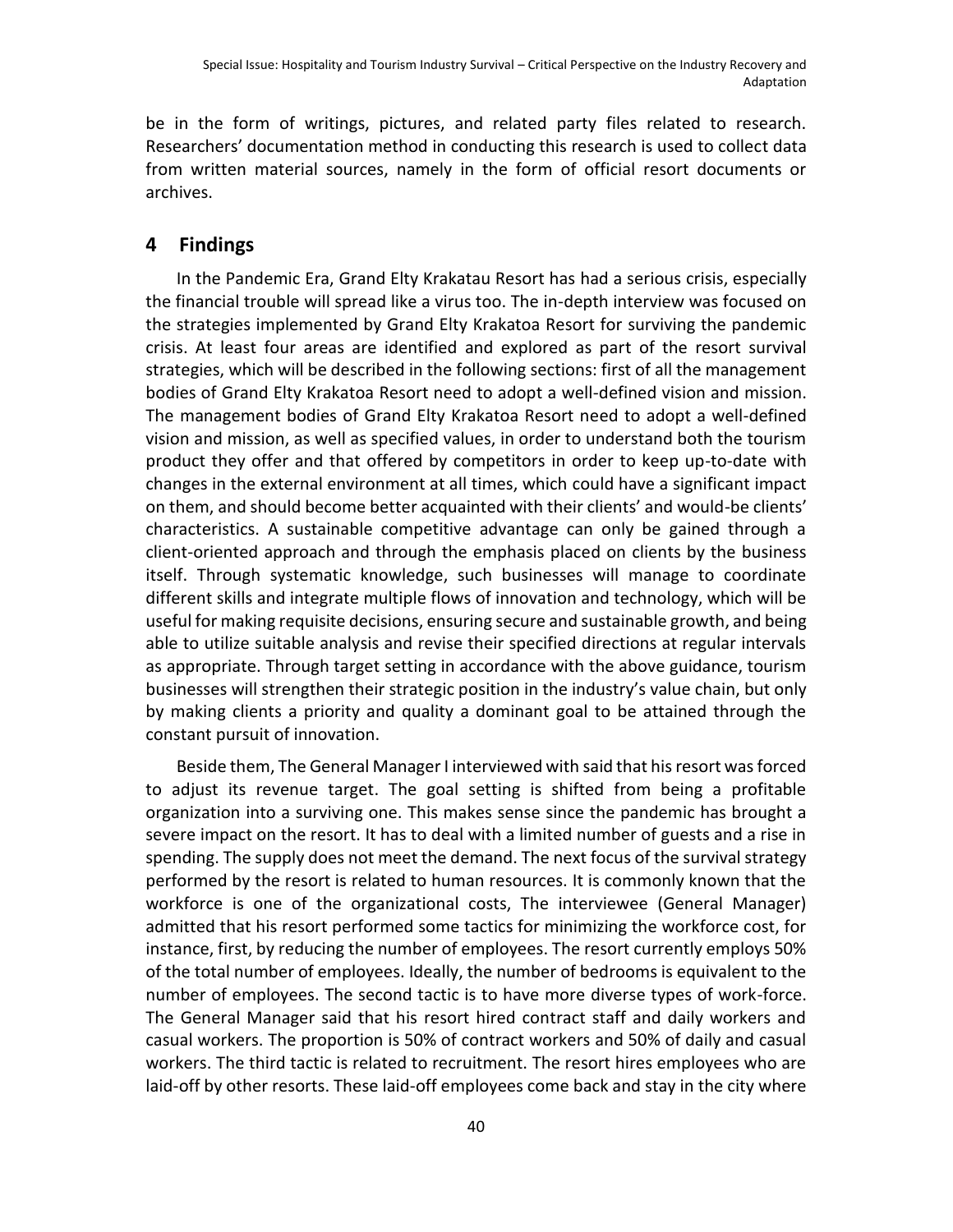the resort is located or the surrounding cities. In this way, the resort can get skillful employees with local wages.

The last aspect addressed in the survival strategies of the resort is related to promotion or marketing communication. The General Manager said that the situation is challenging to promote his resort. Many promotional programs have been launched to attract more customers. This is Shortly, Pricing rate strategy discount program until 50% off, flexible rate for group, providing "introductory discounts'' to retailers and convincing them through advertising, free sample products, and coupons to boost sales, control cost & expenses are some strategies to solve financial crisis in pandemic era. Beside of them, Grand Elty Krakatau Resort also use of various technologies in service delivery will be necessary in the COVID-19 environment

### **5 Discussion**

The management bodies of Grand Elty Krakatoa Resort need to adopt a welldefined vision and mission, as well as specified values, in order to understand both the tourism product they offer and that offered by competitors in order to keep up-to-date with changes in the external environment at all times, which could have a significant impact on them, and should become better acquainted with their clients' and would-be clients' characteristics. A sustainable competitive advantage can only be gained through a client-oriented approach and through the emphasis placed on clients by the business itself. Through systematic knowledge, such businesses will manage to coordinate different skills and integrate multiple flows of innovation and technology, which will be useful for making requisite decisions, ensuring secure and sustainable growth, and being able to utilize suitable analysis and revise their specified directions at regular intervals as appropriate. Through target setting in accordance with the above guidance, tourism businesses will strengthen their strategic position in the industry's value chain, but only by making clients a priority and quality a dominant goal to be attained through the constant pursuit of innovation. Shortly, Pricing rate strategy (discount program until 50% off), flexible rate for group, control cost & expenses are some strategies to survive in the pandemic era. Beside them, Grand Elty Krakatau Resort also uses various promotional programs to attract more customers, including giving high discounts, free dinner, and late check-outs. To execute these, the resort makes intensive cooperation with three major online travel agents in Indonesia. It reduces daily costs to save resort finance. Spending is pressed in such a way to maintain its cash flow. This resort also tries to save costs by having only 50% of its normal number of employees. With less income, the resort management decided to continue operating. with a maximum occupancy of 30%. The staff take turns coming to work, focusing on maintenance, deep cleaning, and joining training/adaptation of new normal procedures. Since the room occupancy ranges from 0-30%, all staff perform other departments or sections' tasks. For example, the HR Manager helps to fold resort linens in the laundry room because this section is very understaffed when there are guests. The interviewee (General Manager) admitted that his resort performed some tactics for minimizing the workforce cost, i.e. first, by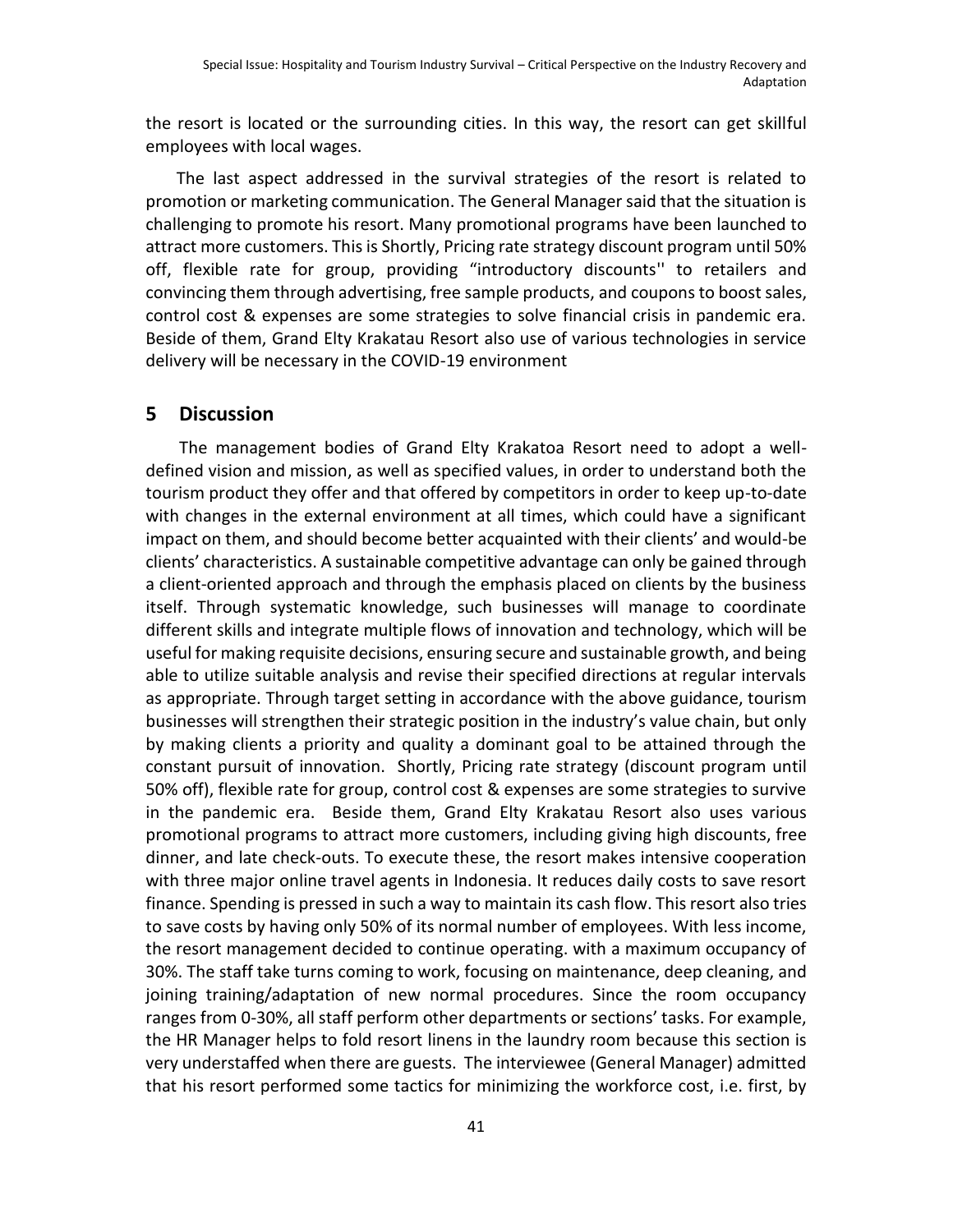reducing the number of employees. The resort currently employs 50% of the total number of employees. Ideally, the number of bedrooms is equivalent to the number of employees. For example, when a resort has 100 bedrooms, then there should be 100 employees. The interviewee claimed that this number did not affect the resort operations since the resort's room occupancy is about 30%. So, every technical work can still be handled by those workers. Interestingly, the contract staff does not experience reduced salaries as they are the resort's pre opening team. Those who are suffering from reduced income are daily workers since the resort's events are getting less. Their workdays only range from 13 to 18 days a month.

## **6 Conclusion & Recommendation**

In the Pandemic Era, Grand Elty Krakatau Resort had a serious crisis, especially The financial trouble will spread like a virus too. It means that 90% of all bookings in Grand Elty Krakatoa Resort were cancelled and a few days ago that close to 70 percent of visitors have canceled their trip to Grand Elty Krakatoa Resort. The cancellations have reached 60-70% in February and March and will reach 100% in April. They will lose 10% of this year's tourism revenue, which has a knock-on effect on the entire local economy. There are some strategies to solve the crisis, first of all the management bodies of Grand Elty Krakatoa Resort need to adopt a well-defined vision and mission. Secondly, use of various technologies in service delivery will be necessary in the COVID-19 environment in order to make customers more confident about the cleanliness, health, safety, and environmental sustainability (CHSE). Thirdly Pricing rate strategy (discount program until 50% off), flexible rate for group, control cost & expenses. In the survival strategies of the resort related to promotion or marketing communication, this resort also tries to save costs by having only 50% of its normal number of employees and finally safety protocols are the most important safety precautions customers expect from Grand Elty Krakatoa Resort.

### **Acknowledgement**

The author would express his gratitude for Dwi Prasetyo of Grand Elty Resort General Manager who gave the information to complete this study.

### **Paper Contribution to Related Field of Study**

The main contribution of this study is as crucial contribution to the current theory on hospitality and tourism in the light of existing pandemic and recommends practices to mitigate the impacts of financial crisis

# **7 References**

Baldwin, R. & Tomiura, E. (2020). Thinking ahead about the trade impact of Covid-19. CEPR Pres VoxEU. Org

Bartik, A. W, Bertrand, M. Cullen, Z. B. , Glaeser, E. L. , Luca, M. , & Stanton, C. T. (2020). *How are small businesses adjusting to COVID-19? Early evidence from a survey (No. w26989)* . National Bureau of Economic Research.